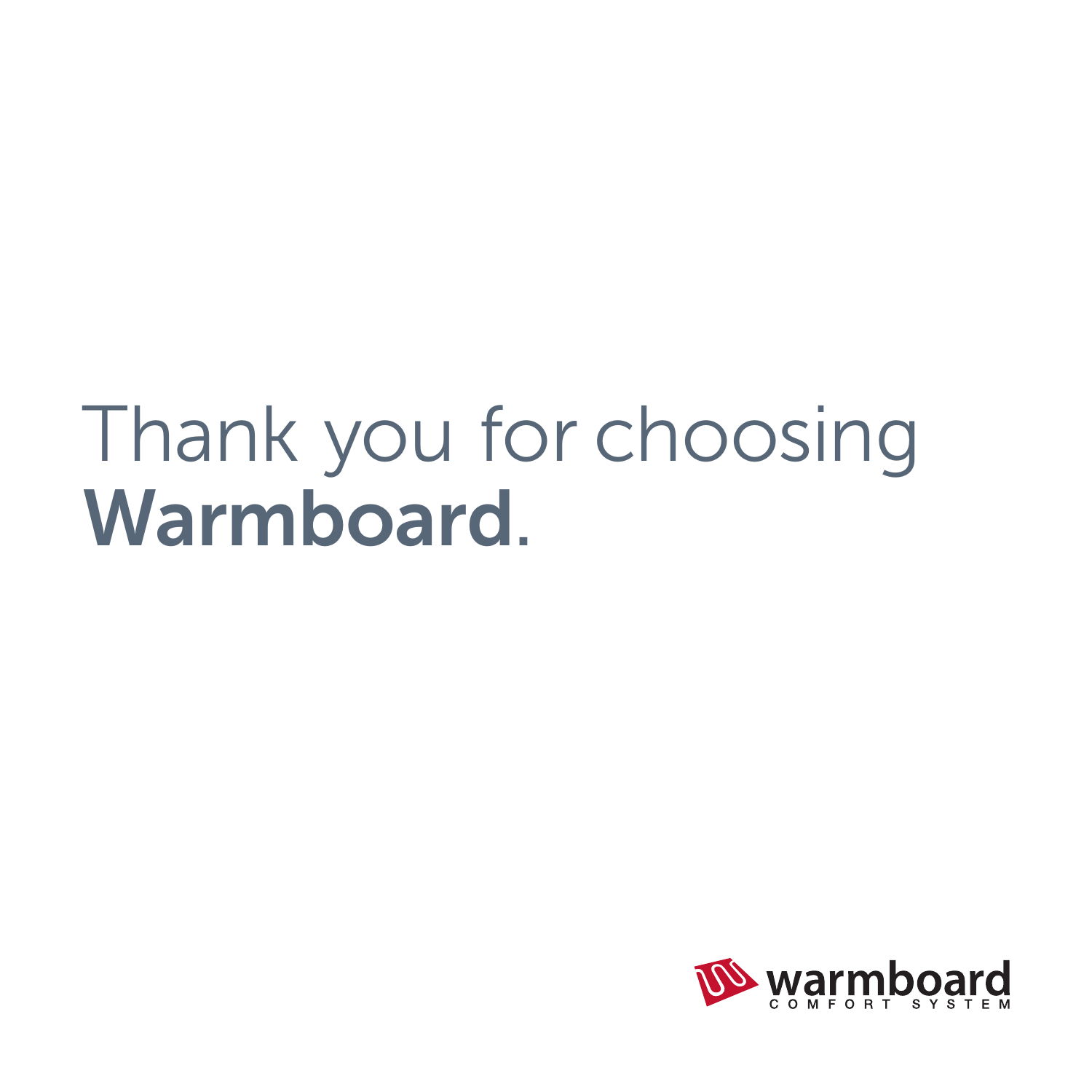## Say Hello to your Warmboard Bridge!

As the final piece to your Warmboard Comfort System, the Bridge securely connects to the Internet to update essential software and maintain an accurate date and time across all thermostats. The Bridge also allows us to remotely diagnose performance issues without compromising your privacy. Finally, you will be able to use your smart phone to access Vacation Mode, a setting which maintains a minimum temperature of 55ºF while you are away for extended periods of time.

For more information about your new heating system, visit warmboard.com.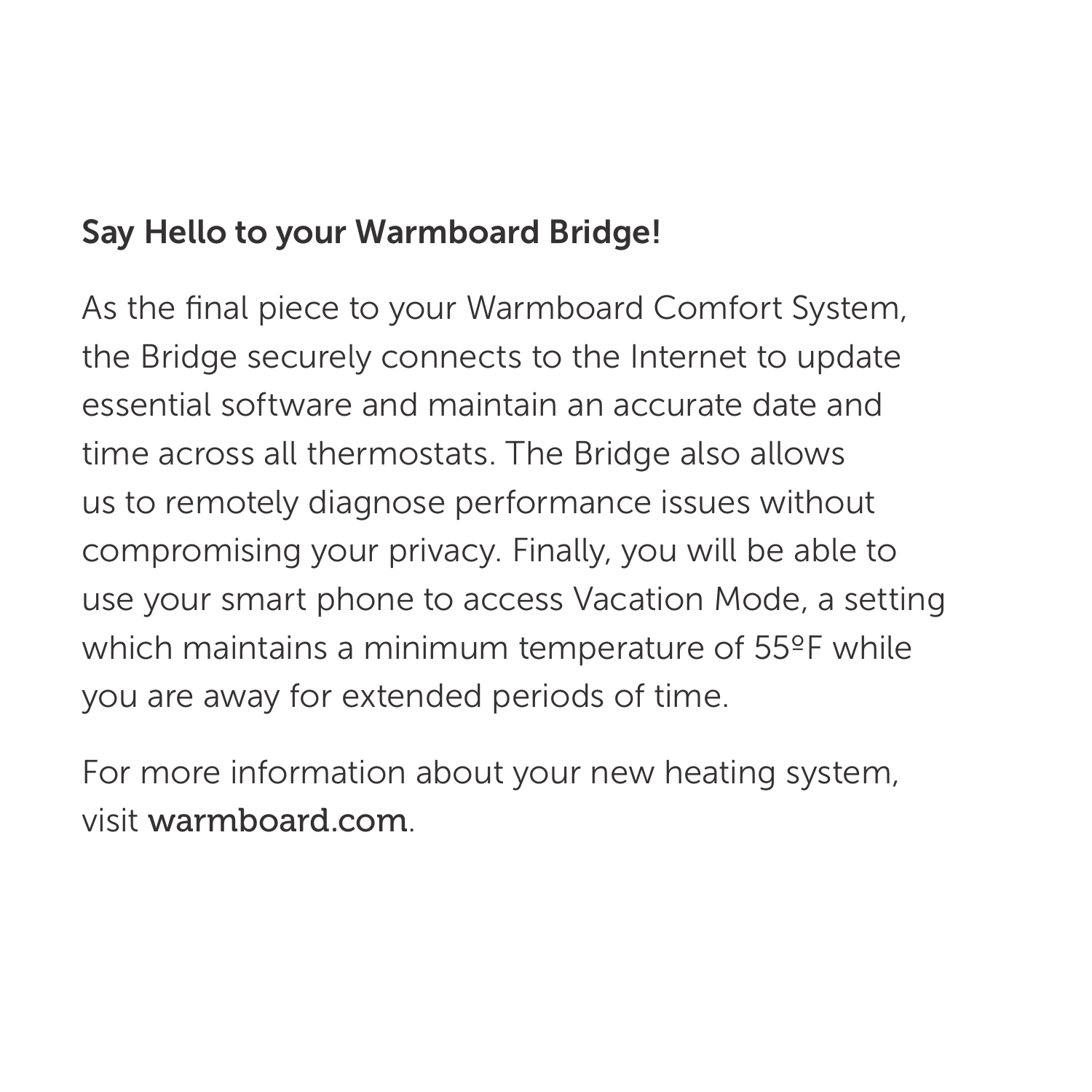



**1**

Connect one end of the Ethernet cable to an available port on your Internet router, and the other end to the Bridge.



Plug the Bridge into a power outlet, then wait for the steady green light to confirm a successful connection to the Internet.



Download the Warmboard vacation app to your iOS or Android device. Create an account, then scan the large QR code on the side of the Bridge.